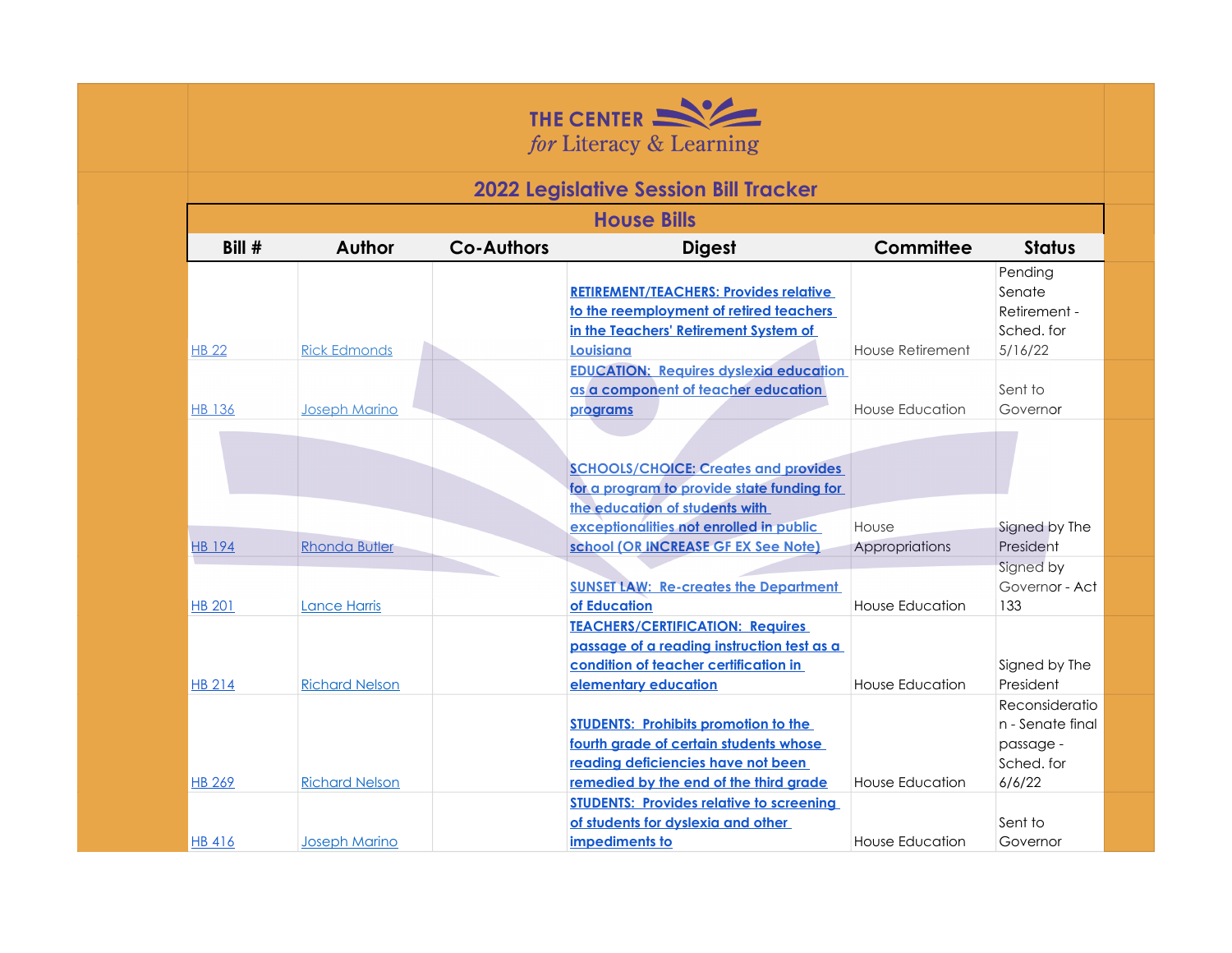|               |                       |                      | <b>CHILDREN: Expands the purposes for</b>        |                              |                |
|---------------|-----------------------|----------------------|--------------------------------------------------|------------------------------|----------------|
|               |                       |                      | which a parish governing authority may           |                              |                |
|               |                       |                      | levy a tax relative to early childhood           | House Administration Sent to |                |
| <b>HB 460</b> | <b>Ken Brass</b>      | <b>Ed Price</b>      | programs                                         | of Criminal Justice          | Governor       |
|               |                       |                      |                                                  |                              | Pending        |
|               |                       |                      | <b>STUDENTS: Provides relative to literacy</b>   |                              | Senate final   |
|               |                       | Rep. Candace         | instruction and reading support services         |                              | passage -      |
|               |                       | Newell Sen.          | for certain students in grades six through       |                              | Sched. for     |
| <b>HB 792</b> | <b>Tammy Phelps</b>   | <b>Regina Barrow</b> | 12                                               | House Education              | 6/6/22         |
|               |                       |                      | <b>CURRICULA: Provides relative to textbooks</b> |                              |                |
|               |                       |                      | and instructional materials used in              |                              | Signed by      |
| <b>HB 865</b> | <b>Richard Nelson</b> |                      | reading instruction                              | House Education              | President      |
|               |                       |                      | <b>STUDENTS: Creates a book delivery</b>         |                              |                |
|               |                       |                      | program for certain public school                |                              | Sent to        |
| <b>HB 852</b> | Laurie Schlegel       |                      | students                                         | House Education              | Governor       |
|               |                       |                      | <b>EDUCATION: Provides relative to early</b>     |                              | Signed by The  |
| HB 911        | <b>Jason Hughes</b>   |                      | literacy                                         | House Education              | President      |
|               |                       |                      | <b>EARLY CHILDHOOD: Creates an early</b>         |                              |                |
|               |                       |                      | childhood literacy program for the               |                              | Pending House  |
|               |                       |                      | purpose of delivering an age-appropriate         |                              | Appropriations |
|               |                       |                      | book monthly to eligible children under          |                              | - Considered   |
| <b>HB 970</b> | <b>Malinda White</b>  |                      | the age of five                                  | House Education              | 5/23/22        |